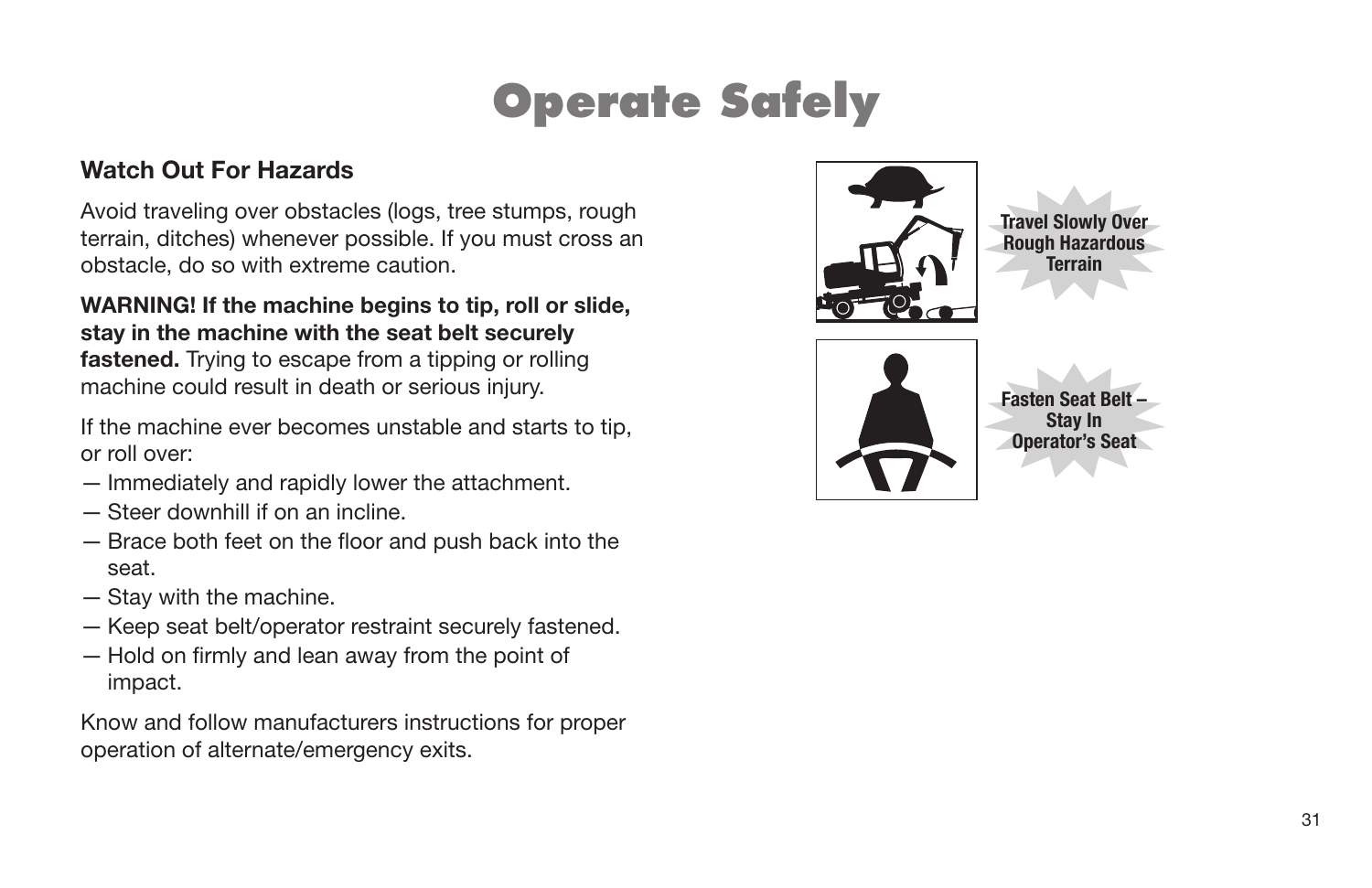#### **Safety Precautions**

Choose an area with firm level ground for operation.

Before operating the mounted hydraulic breaker, engage the parking brake. Shift the transmission controls to neutral, lower the stabilizers (if so equipped), and level the machine as much as possible. If equipped with a leveling device, level the upperstructure as much as possible. Always make sure that you follow the manufacturer's recommendations before you operate.

Never reach into the machine and attempt to operate the controls from outside the cab.

Before starting operations, set up safety barriers to the sides and rear area of the swing pattern to prevent anyone from walking into the working area.

If the machine is equipped with stabilizers, follow the manufacturer's operator manual for instructions on proper use of stabilizers and restrictions on operating without stabilizers. Clear all personnel from area before raising or lowering stabilizers.

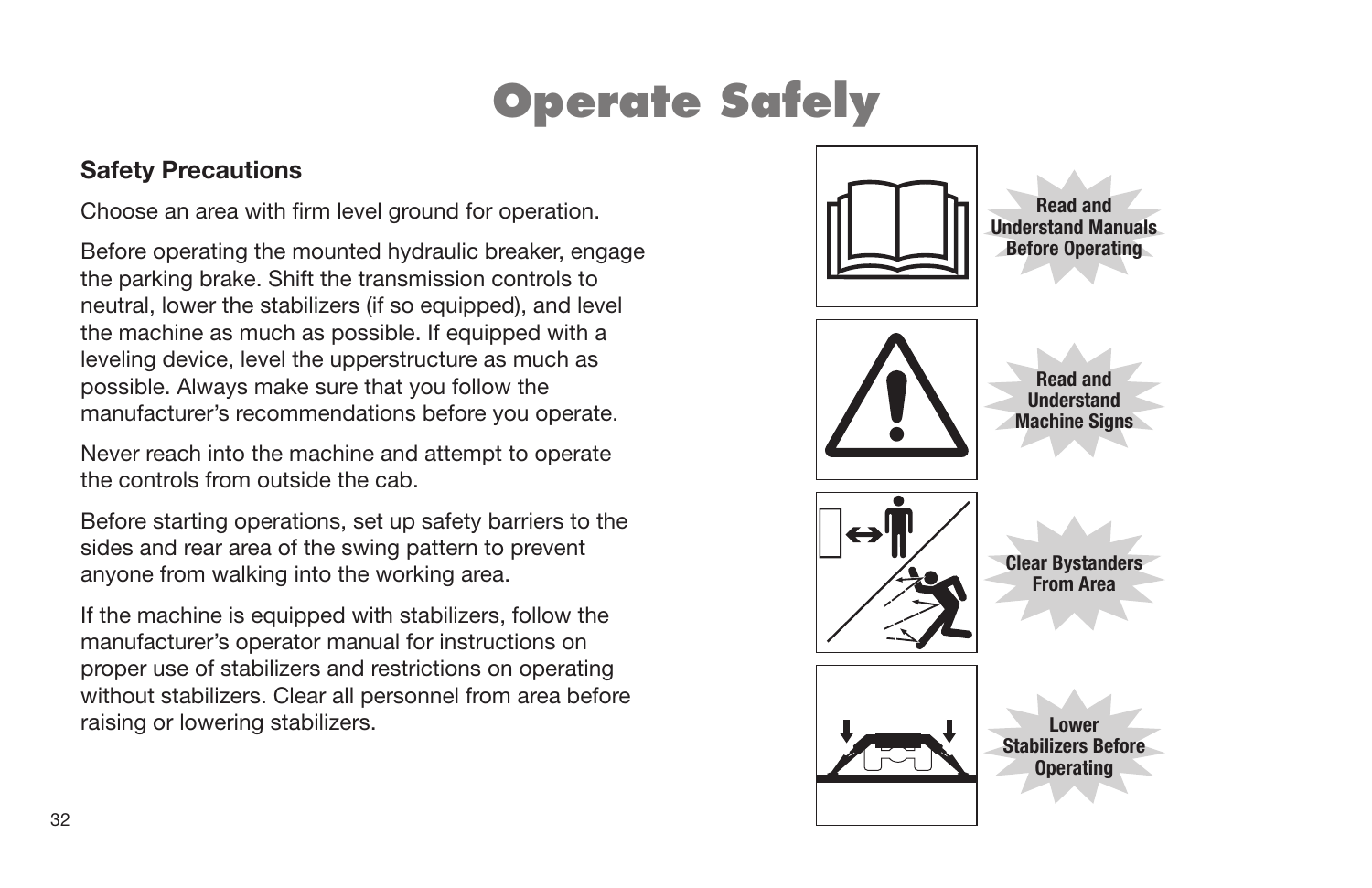Make sure that you are aware of personnel or machines that may be hidden behind piles or stacks of material or in blind spots on the worksite.

**WARNING!** Prevent possible death or serious injury. **Do not allow others within the safety zone.** Death or serious injury can result from contact with moving parts of the machine or attachment.

**WARNING!** Prevent possible death or serious injury. **Never lift, move or swing the attachment over any one or any occupied machine cab.**

Warn others by sounding the horn, if equipped, before starting operations or first moving the machine.

Always make sure you follow all of the manufacturers' recommendations and work site rules before you start operating the mounted hydraulic breaker.

#### **Hand Signals**

A legible chart depicting and explaining the system of hand signals used should be conspicuously posted.

Do not begin operation until signals are clearly understood. The operator shall respond to operating signals only from the appointed signal person, but shall obey a stop signal at any time from anyone. A designated signal person, fully qualified by training or experience, shall be provided when the point of operation is not in full and direct view of the operator, unless an effective signaling or control device is provided for safe direction of the operator.

The signal person must be in a well-lighted area to be clearly and directly visible to the operator during nighttime operations.



**Know Hand Signals – Take Signals from One Person Only**